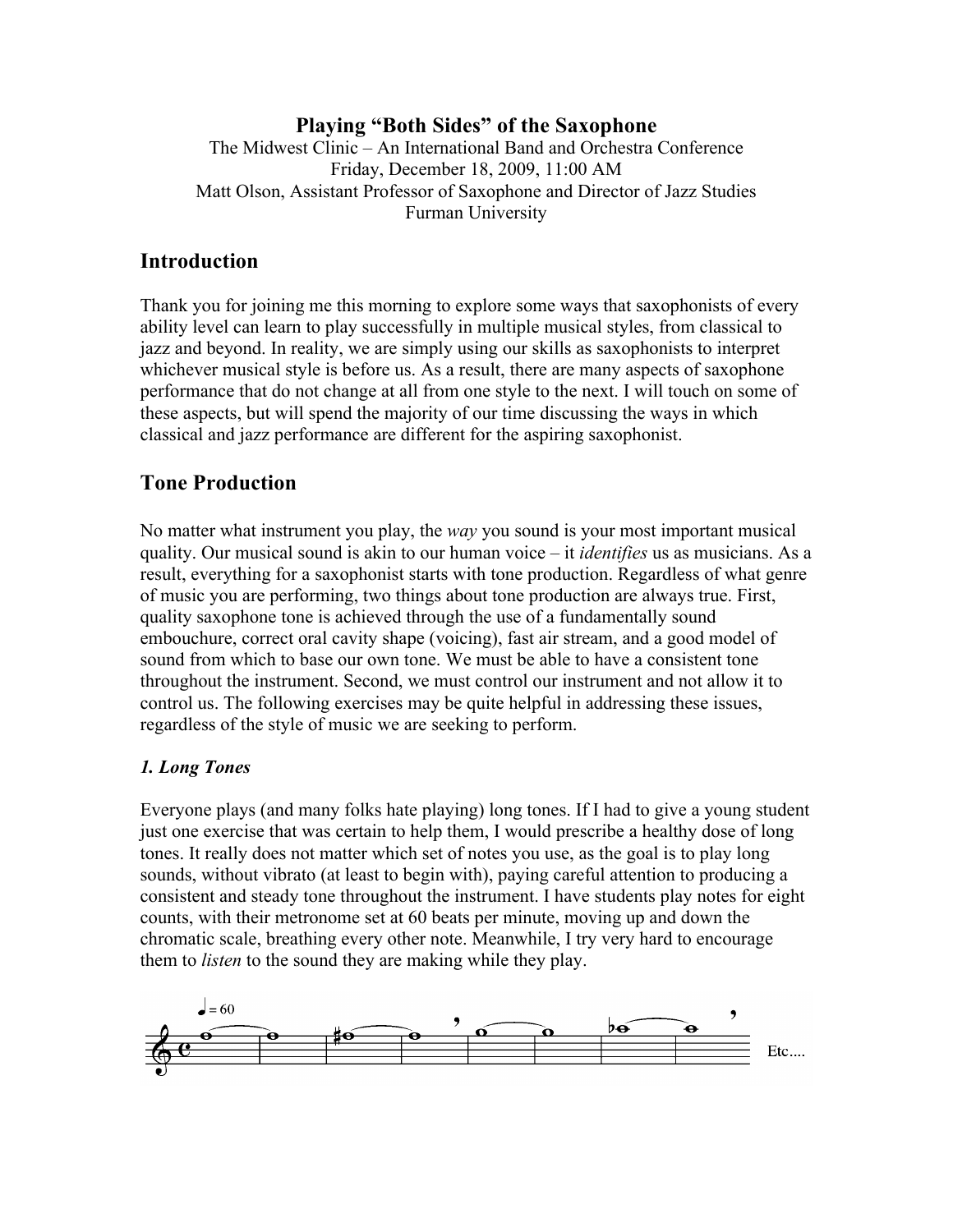### *2. Scales as Long Tones*

Once a student is able to play with a consistent, steady tone, I often encourage them to use scales (full range or just one or two octaves) and/or arpeggios as vehicles to work on sound. Here, we are merely blowing a great stream of air while moving our fingers. The goal with this sort of practicing is to achieve evenness of tone throughout the instrument, paying careful attention to the upper and lower registers of the instrument. It is in these areas that students tend to make subconscious adjustments (jaw, chin, voicing, etc.) to compensate for the "lowness" or "highness" of the notes.

# *3. Tapers*

Learning to taper the end of a phrase properly, as well as how to sneak into a note, are extremely helpful ways to control saxophone tone. Specifically, having firm control over the very softest dynamic on the instrument is essential. I use two conceptually simple (yet often practically difficult) exercises to work on this skill. In the first exercise, I begin a note (in the middle of the instrument at first) at a mezzo-forte volume, and I slowly decrescendo to silence, focusing most on the softest part of the decay. In the second, I simply reverse the exercise, starting with silence and gradually gaining volume.

Tapering Exercise #1



Tapering Exercise #2

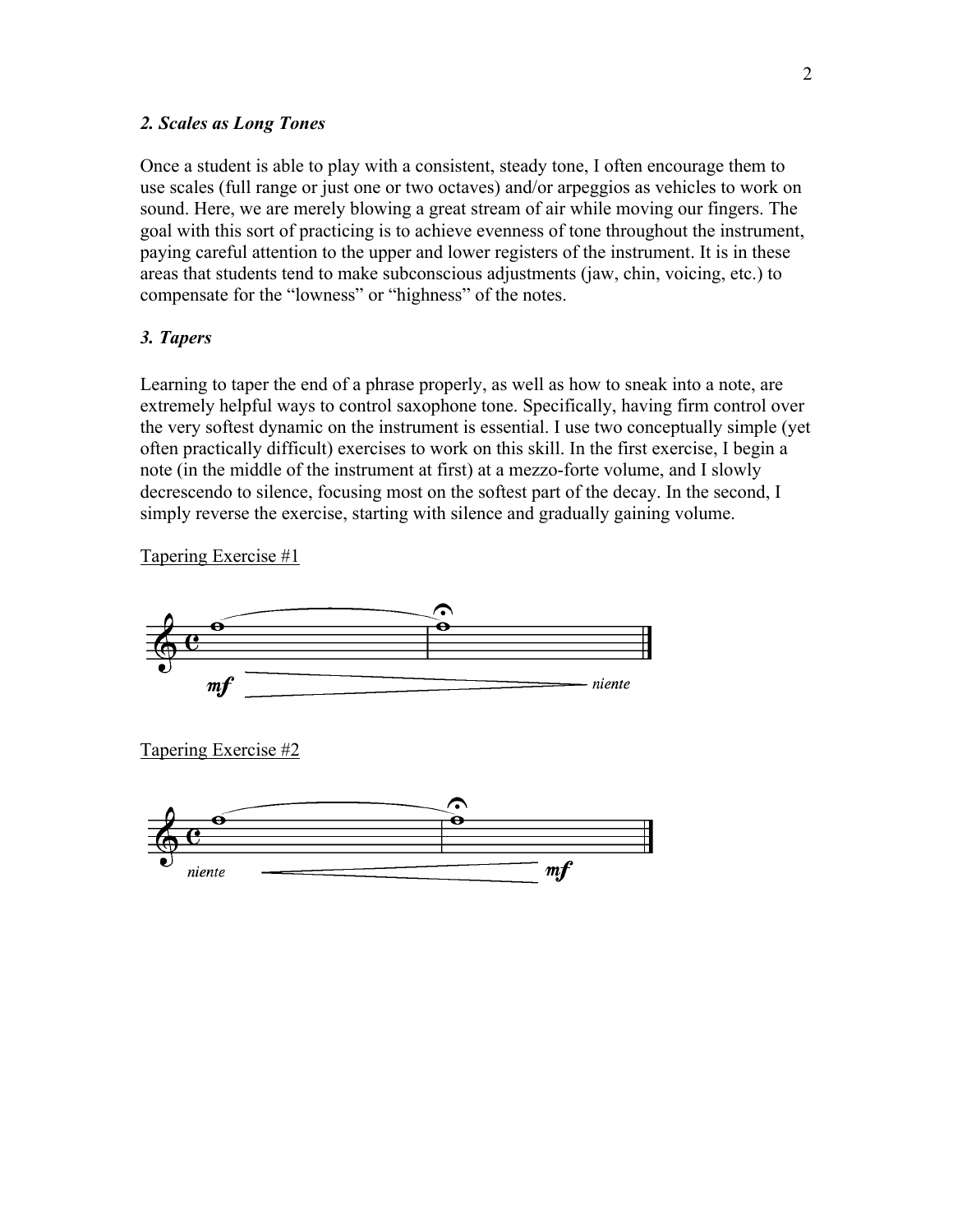# **Articulation**

Articulation is an essential part of our saxophone playing, as it essentially sets the style of the music we play. It is also inherently rhythmic and can be extremely helpful in solidifying our time and technical evenness. Articulation can be frustrating to work on, so we must be very patient with ourselves. Try to measure progress with your articulation over a longer period of time than you normally might with other areas of your playing. Your tongue is a muscle and needs time to gain strength and dexterity. You must work consistently on your articulation to achieve success.

I suggest that you incorporate some rotation of the articulation exercises presented below into your regular practice routine. Each exercise works on a slightly different articulation concept, but together, they can dramatically help your articulation, presuming that your tongue mechanics are solid. None of these exercises are my creation, but I have found each of them to be of great help in my own practicing.

## *1. Single-note Exercise*

This exercise should be performed in all 12 keys, playing each successive key at a slightly faster tempo. Start at a conservative tempo, and continue to increase speed until you cannot execute the exercise.



### *2. Tongue-finger Coordination Exercises*

The next exercise comes from the master saxophonist Jean-Marie Londeix. Take a number of scales through the full range of your instrument (ascending and descending) using each of the six articulations below. Work to increase speed over the long term.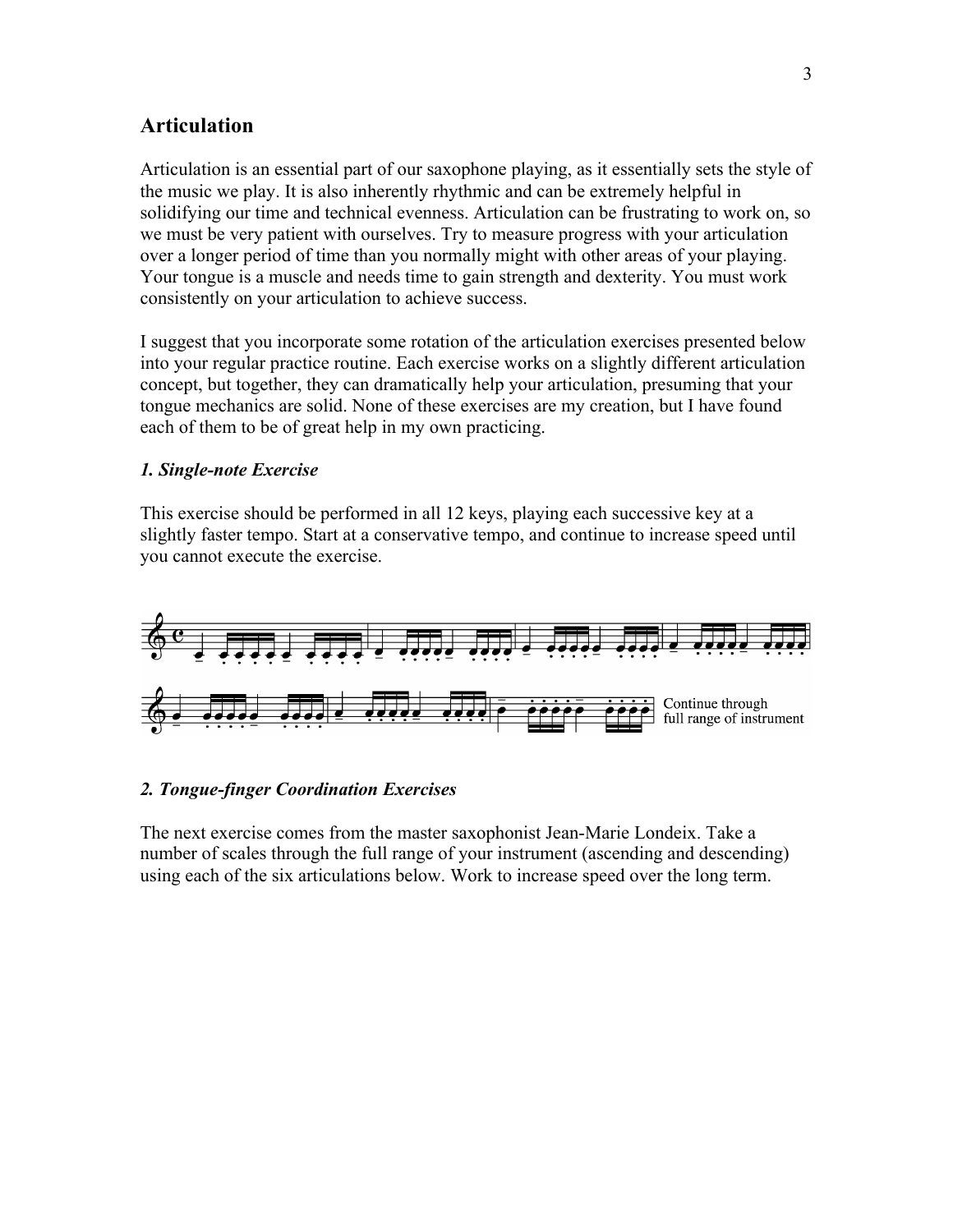

# *3. "Jazz" or "Bebop" Articulation*

I often find that young jazz students have learned very little about how to articulate swing eighth-note passages in jazz. While there are many exceptions, I often teach students to begin with – and master – the traditional "every other note" articulation favored by many jazz musicians. I encourage them to work on this as a home base of sorts, knowing that as they mature they will be better equipped to explore their own personal approach to articulation.

I would suggest using this articulation over any number of scale and chord patterns – full range scales, scale segments, arpeggios, etc. – and in a wide range of keys. Also, it is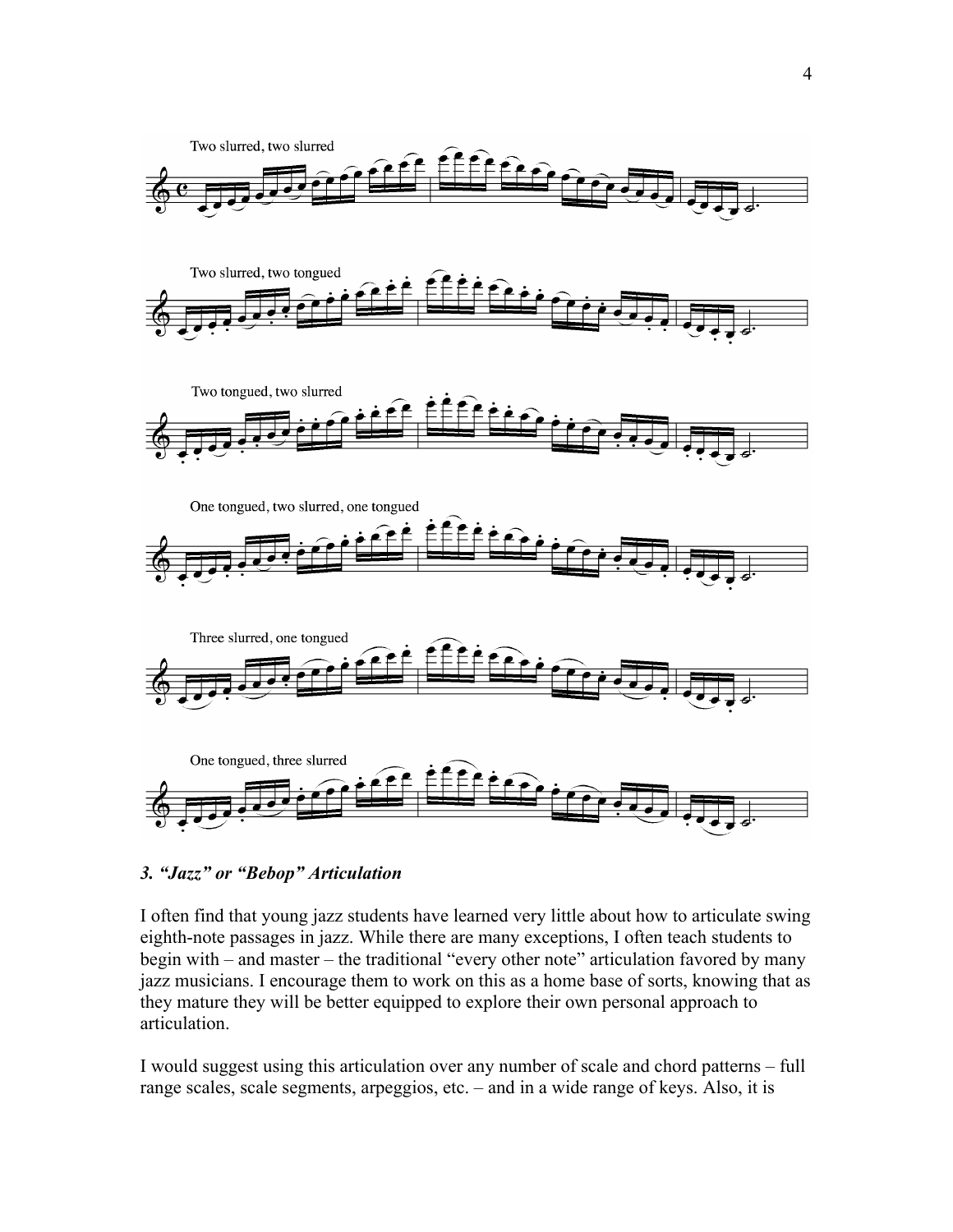important to use this articulation whenever we see swing eighth notes in our music, regardless of whether it is marked to do so.



# **Saxophone Equipment**

Not even the best equipment can hide or fix one's fundamental flaws as a performer. However, for the fundamentally sound student, playing on the highest quality equipment can make a tremendous difference. Each player is unique and will almost certainly need to **experiment** to discover her/his ideal setup. When you try new equipment, pay careful attention to your sound, intonation, ability to articulate (if applicable), control, and especially the **feel** of the equipment in question.

# *1. Saxophones*

Selmer and Yamaha have long dominated the marketplace, and are still some of the very best choices among saxophones. The **Yamaha YAS-23** (YTS-23 for tenor saxophone) continues to be an outstanding choice for beginning-level students. The **Yamaha YAS-475** (formerly the YAS-52) is a solid intermediate/step-up instrument. **Yamaha's YAS-62** could be viewed as an affordable entry-level professional horn or very nice intermediate horn. When you are ready for a professional-level saxophone, try many and buy the one that you like the best. Here is where the Selmer saxophones begin to be a good option. Base your selection on sound quality, craftsmanship, intonation, and comfort. Professional horns might include:

- **Selmer Super Action 80 Series II or Series III**
- **Selmer Reference 54 or 36 (tenor)**
- **Yamaha YAS 82Z**
- **Yamaha YAS 875EX**

Many musicians, especially jazz players, prefer older, vintage horns. While these horns are, in many cases, substantially more expensive, they may deliver the specific sound that you seek. Playing the Selmer Mark VI, Balanced Action, and other vintage horns can be a highly rewarding experience that may well be worth the investment.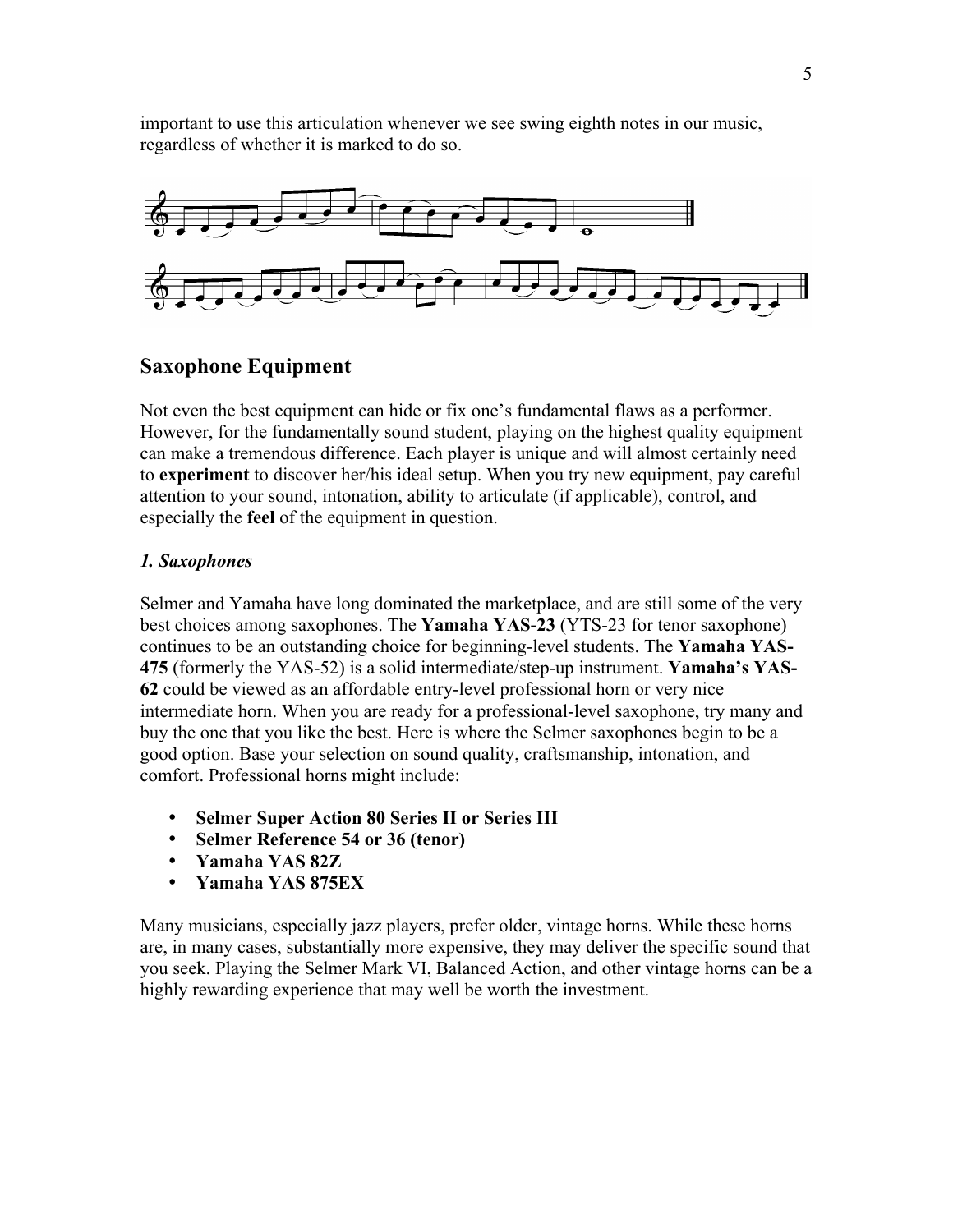#### *2. Mouthpieces*

Of all the equipment choices saxophonists confront, choosing a mouthpiece can be especially bewildering due to the sheer number of options, particularly for jazz players. Experimentation is critical when it comes to finding a good mouthpiece. Many players own multiple mouthpieces that they use for different purposes. The list below is designed with the average student in mind. I list the traditional choices for classical mouthpieces and some medium faced, standard jazz mouthpiece choices. There are a number of people who make custom mouthpieces, of course, and there is also a vintage mouthpiece market, so the choices are probably endless! Use this list as a starting point.

#### **Soprano Saxophone**

#### Classical

Selmer  $C^*$ ,  $C^{**}$ , D, or  $S90$  (170 facing) Vandoren Optimum SL3 or SL4, Vandoren V5 S15 Rousseau 3R

#### **Alto Saxophone**

#### Classical

Selmer C\*, C\*\* or S90 (170, 180, or 190) facing) Vandoren Optimum AL3 or AL4, Vandoren V5 A28 Rousseau 4R

#### Jazz

Selmer D, E, or F Meyer 6 or 7 Otto Link tone Edge 5\*, 6, or 6\* Vandoren V16 Claude Lakey 6\*

# Jazz

Meyer Rubber 5M, 6M, 7M, or Meyer G Style 5M, 6M, or 7M Morgan 7M Beechler M5S Selmer E or F Vandoren V16 A5, A6, or A7, or Java A35 Claude Lakey 6\*

#### **Tenor Saxophone**

#### Classical

Selmer C<sup>\*</sup>, C<sup>\*\*</sup> or S90 (170, 180, or 190) facing) Vandoren Optimum TL3 or TL4, Vandoren V5 T20 Rousseau 5R

## Jazz

Otto Link  $6^*$ , 7,  $7^*$ , 8, or the "New Vintage" in the same facings Berg Larsen 100/0, 105/0, 110/0, or higher Morgan 7M Vandoren T45, T55, T75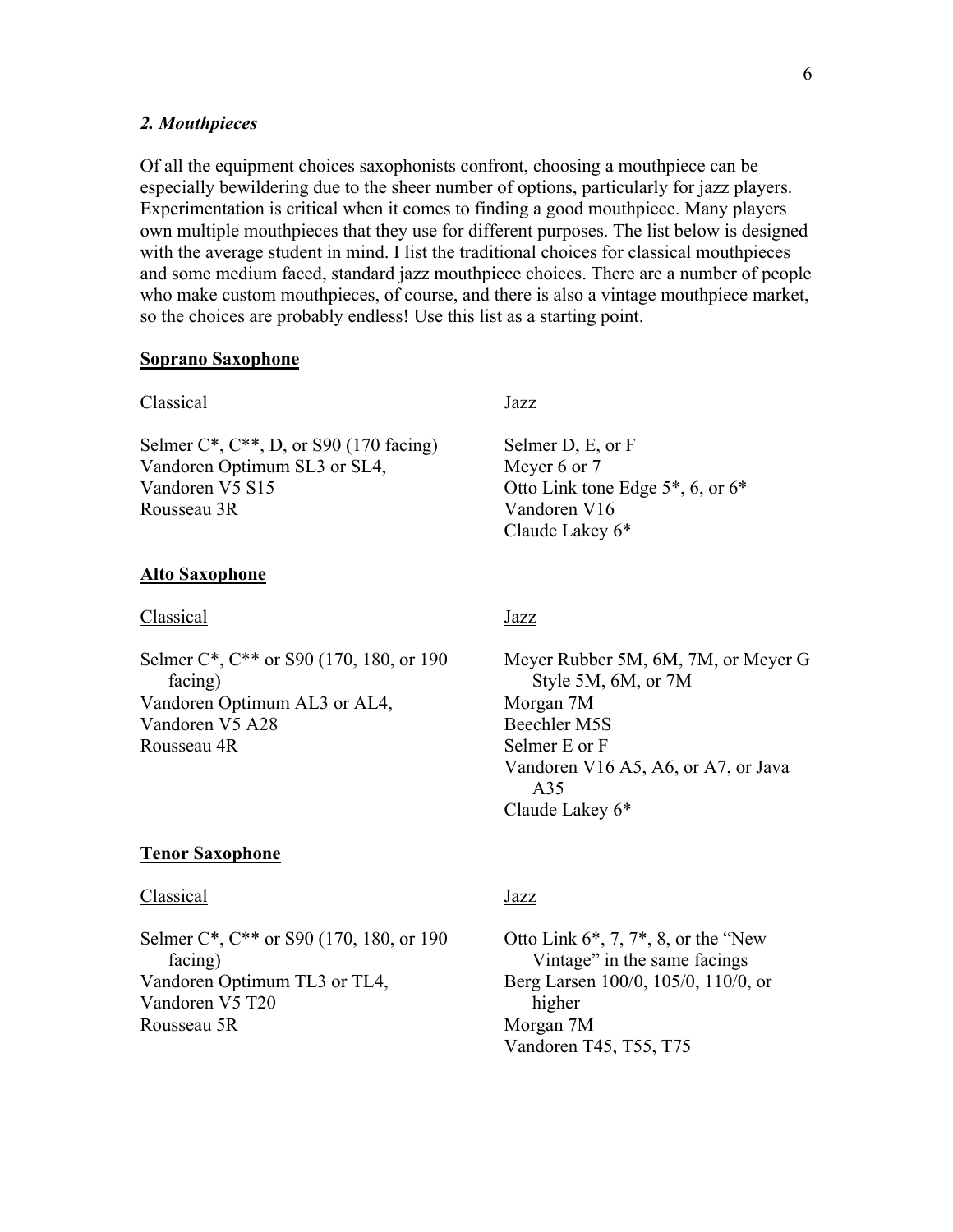# **Baritone Saxophone**

#### Classical

Selmer C\*, C\*\* or S90 (170, 180, or 190) facing) Vandoren Optimum BL3 or BL4, Vandoren V5 B25 or B35 Rousseau 5R or 6R

Jazz

Berg Larsen 110/0, 110/1, or higher Otto Link 6, 6\*, 7, 7\*, 8 Meyer Rubber 6M, 7M, 8M Rousseau JDX 5

In general, saxophonists who are beginning to play jazz should use mouthpieces with medium facings and openings. Also, mouthpieces to be **avoided** include "no-name" mouthpieces, mouthpieces that "come with the instrument" (especially for beginner horns), and mouthpieces that are in any way chipped, broken, or damaged.

## *3. Ligatures*

The ligature on the mouthpiece **does** make a difference! There are many brands from which to choose, so some experimentation may be necessary to find one that fits your mouthpiece and provides the best possible fit. Here are some that are commonly used:

- Vandoren Optimum
- Winslow
- Selmer stock ligature
- Bonade
- Bay
- Brancher
- Francois Louis
- Harrison Hertz (no longer made, but Rico has a copy called the Rico H)
- Rovner

# *4. Reeds*

Reeds make our sound, so woodwind players have a love-hate relationship with reeds. Reed companies continually are hard at work trying to create more consistent reeds, but because they are working with a product of nature, that work is an ongoing experiment. Consistency is certainly the major point of frustration when it comes to reeds, so we need to learn to be patient when we deal with our reeds!

There are many different reeds on the market, designed with either or both the classical or jazz/commercial player in mind. Different brands have slightly different reed strengths, so some experimentation may be required to achieve the best fit. While I personally use the same traditional blue box Vandoren reeds for **both** classical and jazz playing, here is a list of additional options.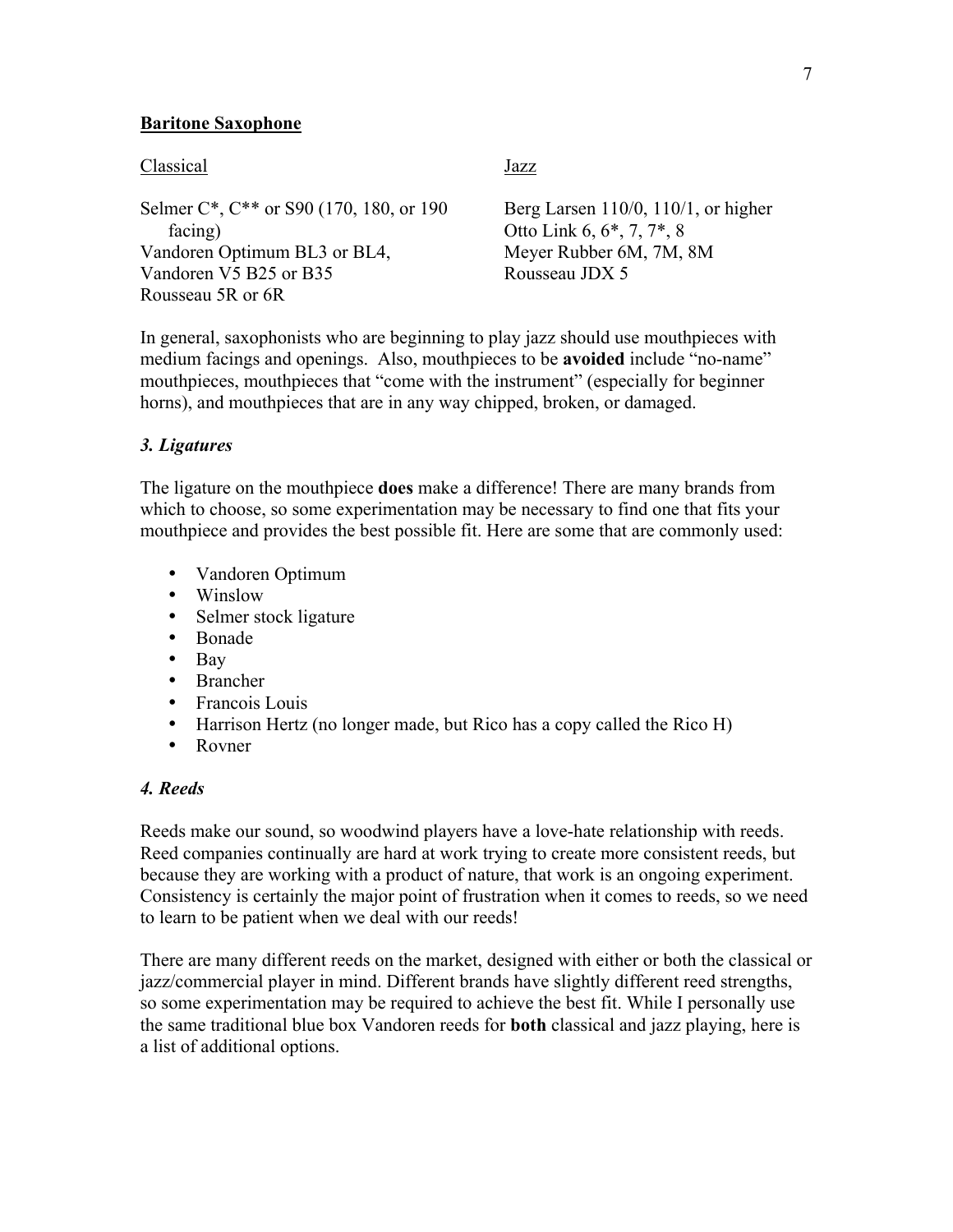# Classical Reeds

- Vandoren Traditional 3 or 3.5 strength
- Vandoren V12 3 or 3.5
- Rico Reserve 3.5
- Hemke 3.5

I generally use a half strength softer on soprano than alto, and possibly a slightly harder reed on baritone. The Vandorens tend to run slightly harder than the others.

## Jazz Reeds

- Vandoren Traditional, Java, ZZ
- Rico Select Jazz Unfiled
- Lavoz
- Rico Royal

I don't recommend specific strengths here because the reed will need to be matched to the mouthpiece. Some mouthpieces require a softer or harder reed. Start with your "normal" reed strength and adjust if necessary.

## Synthetic Reeds

More companies, like Légère, are producing synthetic reeds. Like all reeds, they have received mixed reviews, but it is worthwhile to experiment with them. I don't use them regularly, but I know musicians who do (and like them a lot), and I keep one in my tenor case – just in case.

### Reed Care

If there are a myriad of choices when it comes to equipment, reed care elicits the widest variety of responses. I recently asked a number of my colleagues what they do to their reeds, either before they play them or once they are playing them regularly. I heard everything from "I lick them, play them, and chuck them if they don't work," to very elaborate schemes involving humidity control, to one colleague who stores some of his reeds in vodka! Here are some things that might help:

1. Be sure that the reed gets soaked before it is played on any given day. I see too many students who play on a dry reed and then wonder why their tone isn't perfect. Soak the **whole** reed, not just the tip, and be certain that it gets soaked completely. The reed is like a sponge and absorbs water. When we play it, it is like the sponge you wring out after you do the dishes – it isn't dripping, but it's still wet. Some musicians fill sterilized film canisters or prescription bottles with water and soak their reeds in them.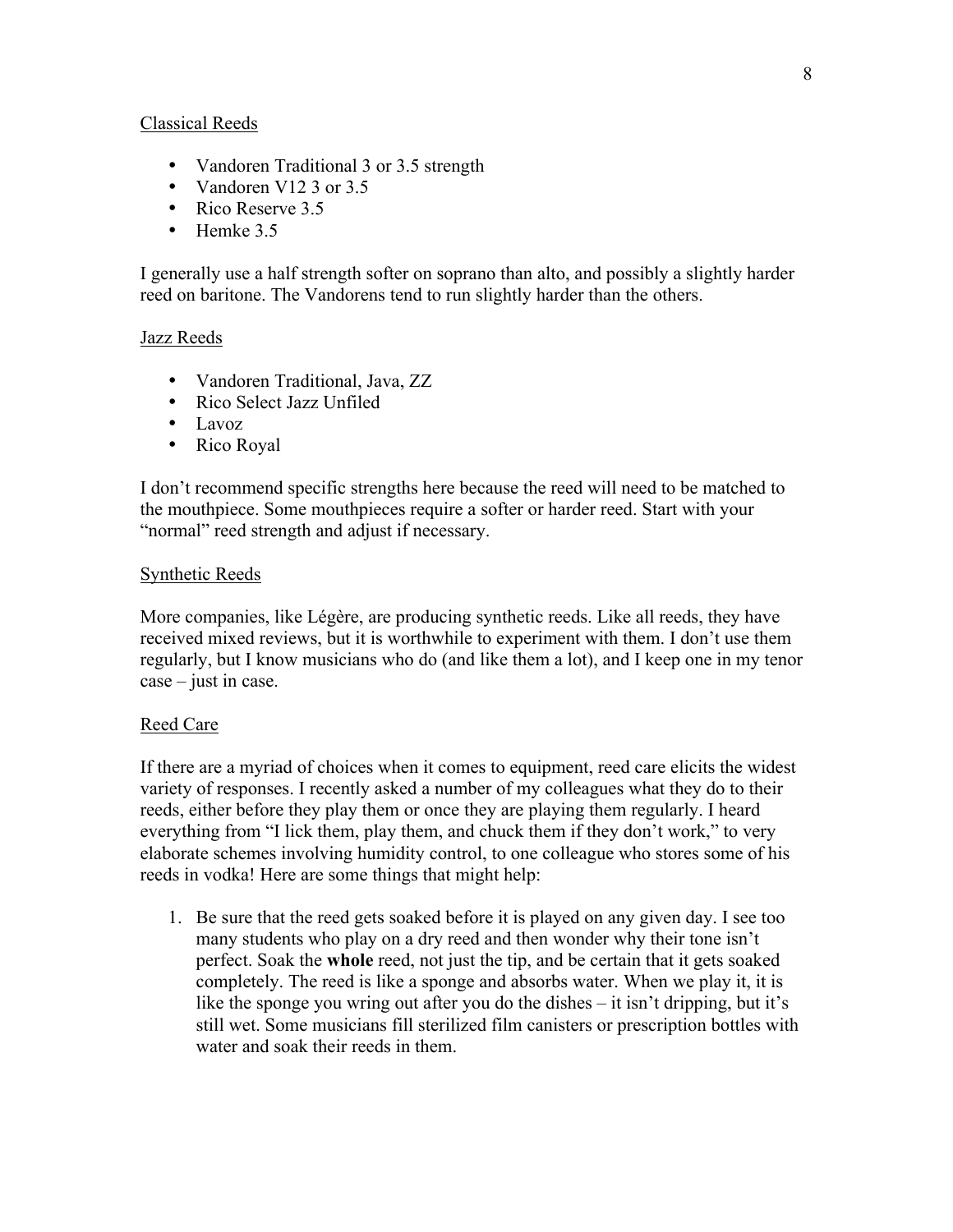- 2. On some of my reeds, I use 600-grit sandpaper, placed rough side up on a square of glass (buy a cheap, small picture frame and remove the glass), to sand the back to ensure that it is flat. Some folks also "burnish" or "polish" the top side of the reed as well.
- 3. Some folks believe in maintaining the humidity level of the reeds, especially if they travel frequently or live in a volatile climate. Rico makes a Reed Vitalizer bag and "Vitalizer Packs" that regulate the bag to a certain level of humidity. The idea behind this is that the soaking and drying cycle that we put reeds through is ultimately what shortens their life, so keeping them at the same moisture level all the time may increase their life and/or make them more consistent.
- 4. Be certain to store your reeds flat, no matter what other techniques you employ. Keeping your reeds in a good reed case is absolutely essential. I personally try to rotate reeds to extend their life.
- 5. Many folks use a reed knife and/or clipper to work with their reeds on an ongoing basis. This requires some skill, patience, and practice, but those who are good at it swear by it.

# *5. Other "Saxophone" Accessories*

Here are some other pieces of equipment that every saxophonist should have:

- 1. Many folks use EZO denture cushions as a covering for their bottom teeth. They are very effective and once you use them, you will never go back! Buy the pink box marked "Lower Heavy."
- 2. A metronome, preferably a loud one!
- 3. A tuner that both sounds a pitch and shows you your pitch accuracy.
- 4. A recording device. I use the Zoom H2 digital recorder by Samson. Being able to listen to our own playing in a critical, objective way is absolutely essential. Most laptop computers have recording capabilities, as well.
- 5. Some things to help with better ergonomics, including a good neckstrap that is not too stretchy. For musicians with back or neck problems, try a harness, especially when playing the bigger horns. For musicians with right hand or wrist problems, Ton Kooiman's Forza thumb rests may make the right hand more ergonomically efficient for you. You can find them at www.tonkooiman.com.
- 6. A good set of ears! Remember that we all teach ourselves how to play. Your teacher is a merely a guide and another objective set of ears. Also, use your ears to listen to **everything**! Immerse yourself in all kinds of music!